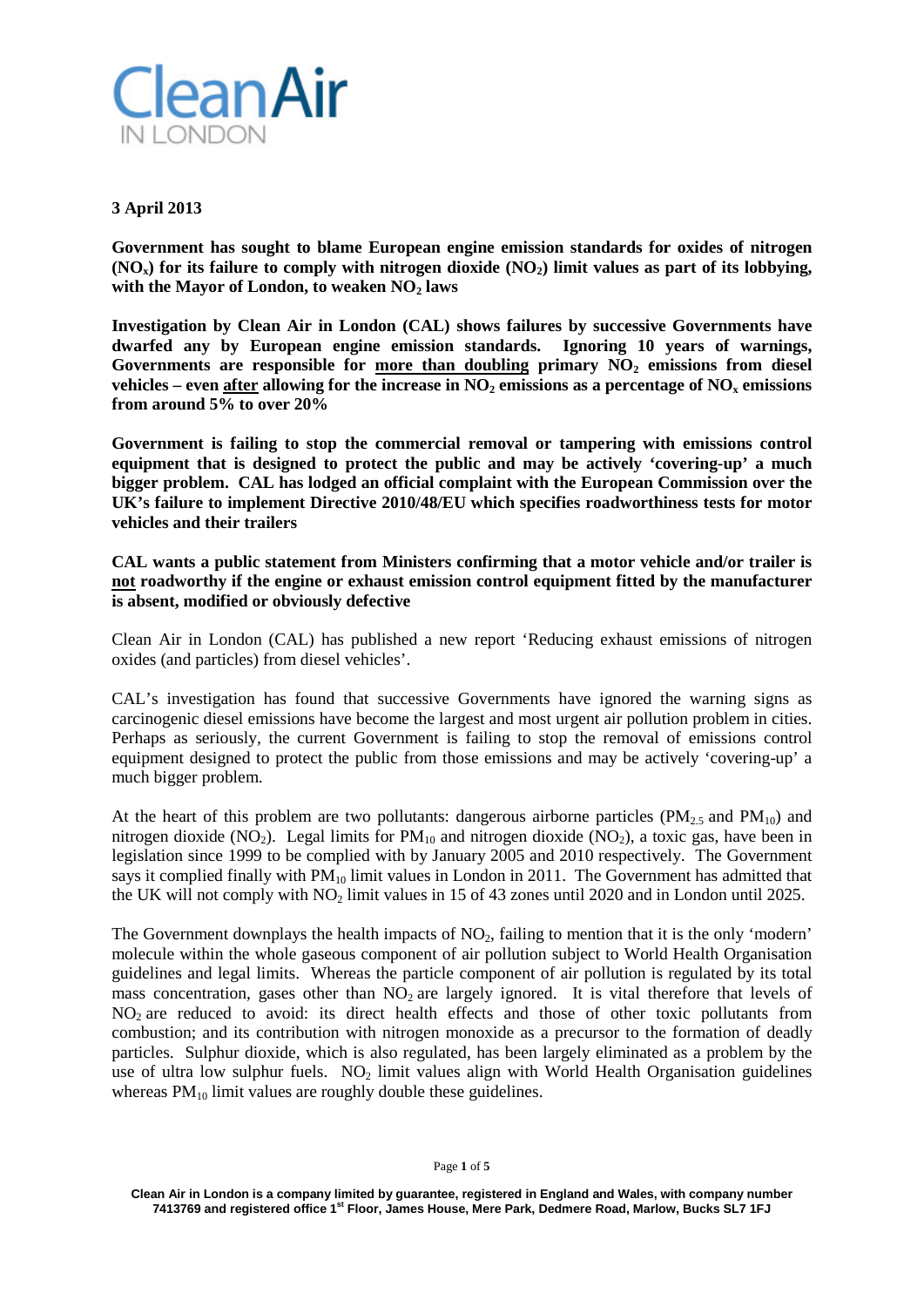

Policy Exchange has estimated that diesel vehicles are responsible for 91% of  $PM_2$ , and 95% of NO2 exhaust emissions from road transport in London. Air pollution is also an equality issue. Policy Exchange found, in its report titled 'Something in the Air: The forgotten crisis of Britain's poor air quality' at in the worst 10% of London for  $NO<sub>2</sub>$ , 5-10 year old children are 47% more likely than the London average to be eligible for free school meals and residents are 26% more likely than the London average to be on income support.

Levels of  $NO<sub>2</sub>$  in London are the highest of any capital city in Europe. But this is not just a London problem. The UK has the highest proportions of zones exceeding the  $NO<sub>2</sub>$  annual limit value plus margin of tolerance of any country in Europe.

The Government has sought to blame European engine emission standards for diesel vehicles for its failure to comply with  $NO<sub>2</sub>$  limit values on the grounds that real world exhaust emissions of oxides of nitrogen  $(NO<sub>x</sub>)$  from diesel vehicles have been higher than originally expected.

CAL has therefore investigated the facts. It was sought particularly to identify the main causes for the growth in emissions of  $NO<sub>2</sub>$  from vehicles since 2000. Key findings include:

- 1. Euro engine emissions standards were never 'technology neutral' and included a large explicit 'emissions gap' for NOx for diesel vehicles relative to petrol. Further, they never set specific limits for  $NO<sub>2</sub>$  emissions other than the need to keep within the much higher  $NO<sub>x</sub>$  'cap';
- 2. by 2007, the Government's own advisers were warning that diesel vehicles were responsible for an increase in  $NO<sub>2</sub>$  emissions. The previous Government admitted by 2007 that diesel passenger cars emitted 16.9 times the PM<sub>10</sub> in g/km and 1.84 times the NO<sub>x</sub> in g/km of petrol passenger cars in 2005 (based on emission factors from 2000).The problems with diesel emissions were confirmed again in 2010, 2011 and 2012;
- 3. despite these warnings, successive Governments have continued to incentivise the purchase and use of diesel vehicles such that the market share of diesel passenger cars has increased from 14.1% of the new car market in 2000 to 50.8% in 2012;
- 4. CAL has found that the shift from petrol to diesel cars since 2000, for which successive Governments have been responsible, has resulted in primary  $NO<sub>2</sub>$  emissions in 2010 being more than twice the level they would have been under the 2000 car fleet mix scenario  $(107%)$  – even after allowing for  $NO_2$  emissions as a fraction of  $NO_x$  emissions increasing from around 5% to 20% or more;
- 5. there remains a real danger that Euro 6 emissions standards will repeat the deficiencies of Euro 5 in reflecting real world emissions. The European Commission should therefore ensure that a new 'world test cycle' (the World Light Duty Test Protocol), that is still under development, will achieve substantial improvements over the current test cycle in reflecting real world  $NO<sub>x</sub>$ emissions from diesel vehicles;
- 6. businesses are offering to remove diesel particle filters (DPFs) and disconnect emission control units for as little as £299. CAL has heard that cheap DPF's are being sold from the UK, perhaps including those removed from UK vehicles, into Germany where they may be fitted to enable vehicles to comply with local low emission zone standards; and

Page **2** of **5**

**Clean Air in London is a company limited by guarantee, registered in England and Wales, with company number 7413769 and registered office 1st Floor, James House, Mere Park, Dedmere Road, Marlow, Bucks SL7 1FJ**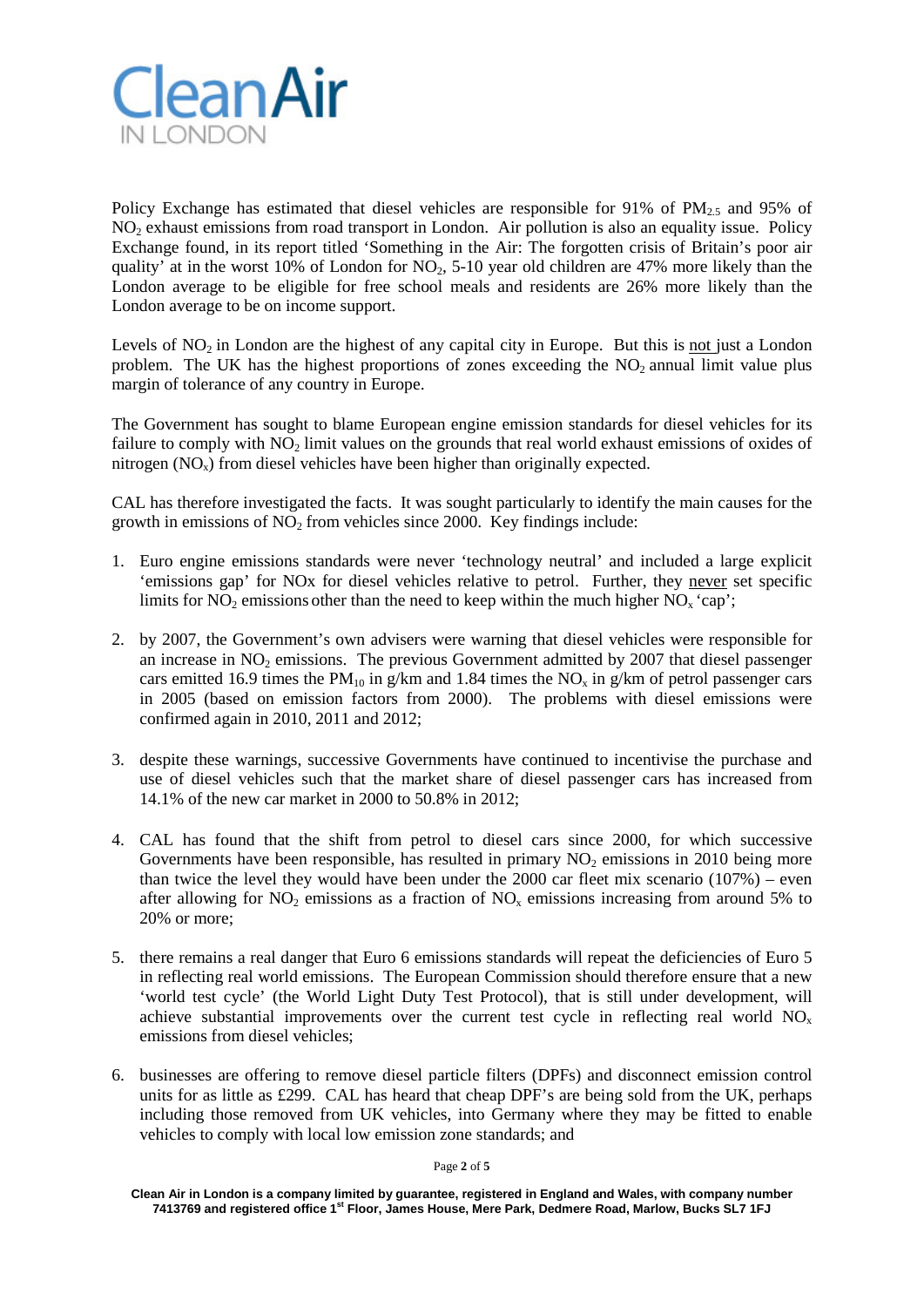

7. the UK is failing to implement Directive 2010/48/EU which specifies roadworthiness tests for motor vehicles and their trailers (e.g. 8.2.2.1). Ministers admitted on 1 February 2013 that:

*"There is no statutory requirement in MOT testing procedures to ensure that particulate filters or other emission control equipment fitted to a vehicle at manufacture are working properly."*

The same Minister 'boasted' on 23 December 2012 that he had championed the removal of these requirements for caravans and other vehicles.

The Vehicle & Operator Services Agency is alleged to have admitted  $N_{\text{ote}}$  6 "[Further,] it was therefore considered that the introduction of a Reason for Rejection for a missing diesel catalyst or filter at this stage, whilst complying with the Directive, was likely to lead to many incorrect failures, which is clearly unacceptable".

CAL has lodged an official complaint with the European Commission over the UK's failure to implement Directive 2010/48/EU which specifies roadworthiness tests for motor vehicles and their trailers.

## **Quotes**

Simon Birkett, Founder and Director of Clean Air in London, said:

"Nitrogen dioxide  $(NO<sub>2</sub>)$  laws are the most powerful tool citizens have to hammer down carcinogenic diesel exhaust and other toxic pollutants from combustion.

"The Government and the Mayor of London are trying to blame European engine emissions standards for diesel vehicles for their failure to comply with legal limits for  $NO<sub>2</sub>$ .

"But their story is confused by the facts:

- Euro engine emissions standards, agreed by Member States at the EU level, set criteria for emissions of oxides of nitrogen not  $NO<sub>2</sub>$  other than to keep within the much higher  $NO<sub>x</sub>$  cap; and
- primary emissions of  $NO<sub>2</sub>$  for passenger cars would be less than half today if the market share of diesel vehicles had remained where it was when  $NO<sub>2</sub>$  limit values were set i.e. making it much easier to have complied with those limit values.

"The facts show that successive Governments are largely to blame for encouraging diesel vehicles and failing to comply with  $NO<sub>2</sub>$  limit values.

"In CAL's view, we need:

- i. online and point of sale information for all new and used cars about official and/or real world emissions of  $CO<sub>2</sub>$ , PM<sub>10</sub>, NO<sub>x</sub> and NO<sub>2</sub>;
- ii. a national framework of low emission zones, based on the German model and backed by scrappage grants to speed the exit of the oldest and most polluting diesel vehicles from the fleet;

Page **3** of **5**

**Clean Air in London is a company limited by guarantee, registered in England and Wales, with company number 7413769 and registered office 1st Floor, James House, Mere Park, Dedmere Road, Marlow, Bucks SL7 1FJ**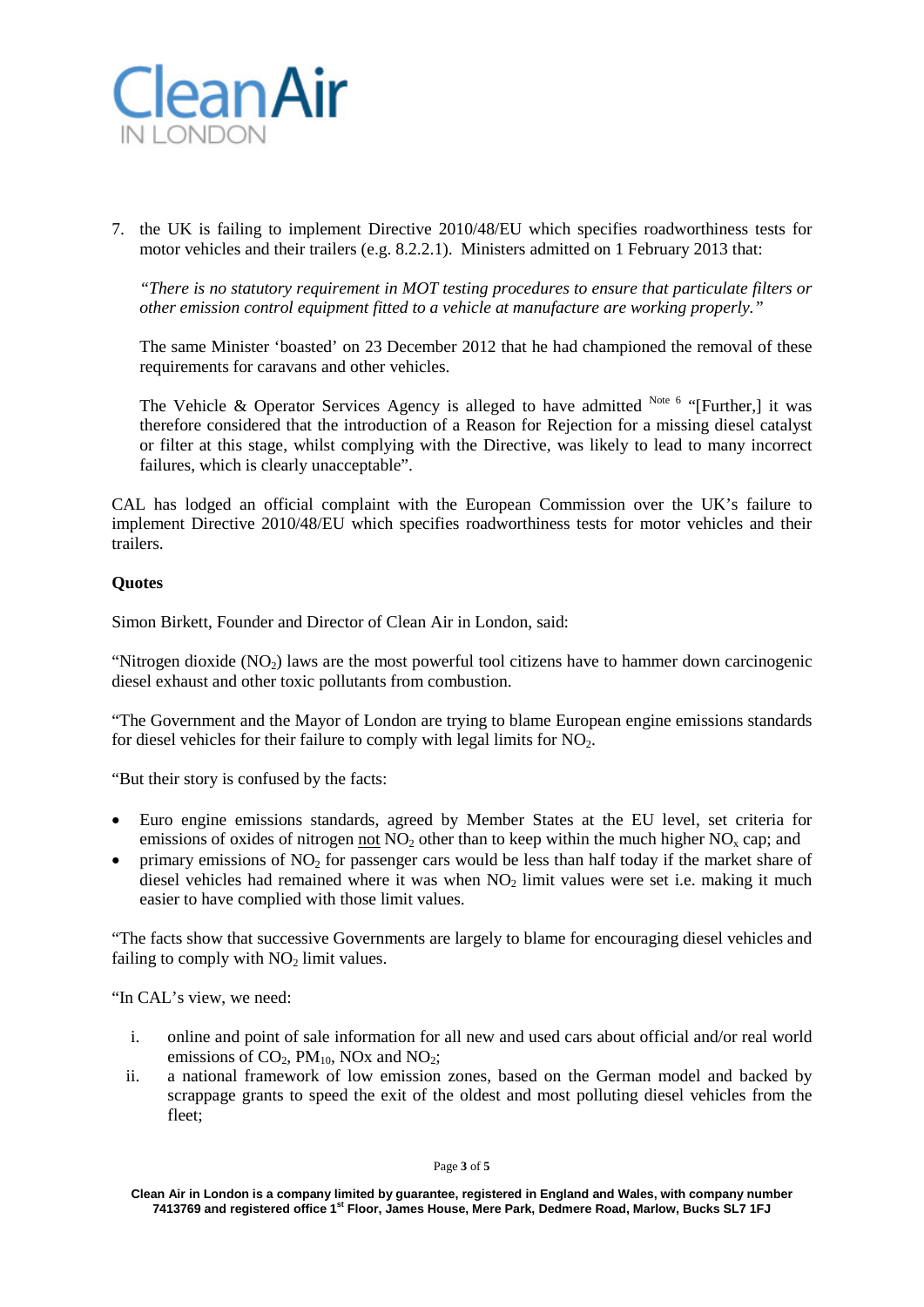

- iii. a rapid shift to 'technology neutral' taxation based on real world emissions of  $CO<sub>2</sub>$ ,  $PM<sub>10</sub>$ , NO<sub>x</sub> and  $NO<sub>2</sub>$ .
- iv. robust enforcement of Directive 2010/48/EU which specifies roadworthiness tests for motor vehicles and their trailers, with immediate changes to the MOT. Vehicles should be declared unroadworthy and/or lose their insurance if engine or emission control equipment fitted by the manufacturer is absent, modified or obviously defective.

"CAL wants a public statement from Ministers confirming that a motor vehicle and/or trailer is not roadworthy if the engine or exhaust emission control equipment fitted by the manufacturer is absent, modified or obviously defective.

"Successive Governments failed to agree 'technology neutral' standards for emissions, failed to act when the failings of diesel vehicles were identified and are deliberately allowing the vehicle testing regime to permit the continued use of diesel vehicles that have had their engine or emission control equipment removed.

"It is disingenuous or worse of the current Government to blame Euro engine standards for its failure to control emissions from all forms of combustion and comply with NO<sub>2</sub> limit values."

## **Notes**

1. 'Diesel engine exhaust carcinogenic' publication by International Agency for Research on Cancer dated 12 June 2012

[http://www.iarc.fr/en/media-centre/pr/2012/pdfs/pr213\\_E.pdf](http://www.iarc.fr/en/media-centre/pr/2012/pdfs/pr213_E.pdf)

2. 'Something in the Air: The forgotten crisis of Britain's poor air quality' by Policy Exchange dated 19 July 2012

[http://www.policyexchange.org.uk/publications/category/item/something-in-the-air-the-forgotten](http://www.policyexchange.org.uk/publications/category/item/something-in-the-air-the-forgotten-crisis-of-britain-s-poor-air-quality)[crisis-of-britain-s-poor-air-quality](http://www.policyexchange.org.uk/publications/category/item/something-in-the-air-the-forgotten-crisis-of-britain-s-poor-air-quality)

3. Motor vehicles - exhaust emissions: Parliamentary answer from Stephen Ladyman MP, Minister of State in the Department of Transport, to James Arbuthnot MP on 25 June 2007

<http://www.theyworkforyou.com/wrans/?id=2007-06-25e.145736.h>

4. 'Air Pollution: Action in a Changing Climate' by Defra in March 2010

<http://www.defra.gov.uk/publications/files/pb13378-air-pollution.pdf>

5. Motor vehicles - carbon emissions: Parliamentary answer from Norman Baker MP, Parliamentary Under-Secretary of State (Regional and Local Transport) in the Department of Transport, to Karen Buck MP on 3 October 2011

<http://www.theyworkforyou.com/wrans/?id=2011-10-03a.68700.h>

6. See comment timed at 11.25 on 31 December 2012

Page **4** of **5**

**Clean Air in London is a company limited by guarantee, registered in England and Wales, with company number 7413769 and registered office 1st Floor, James House, Mere Park, Dedmere Road, Marlow, Bucks SL7 1FJ**